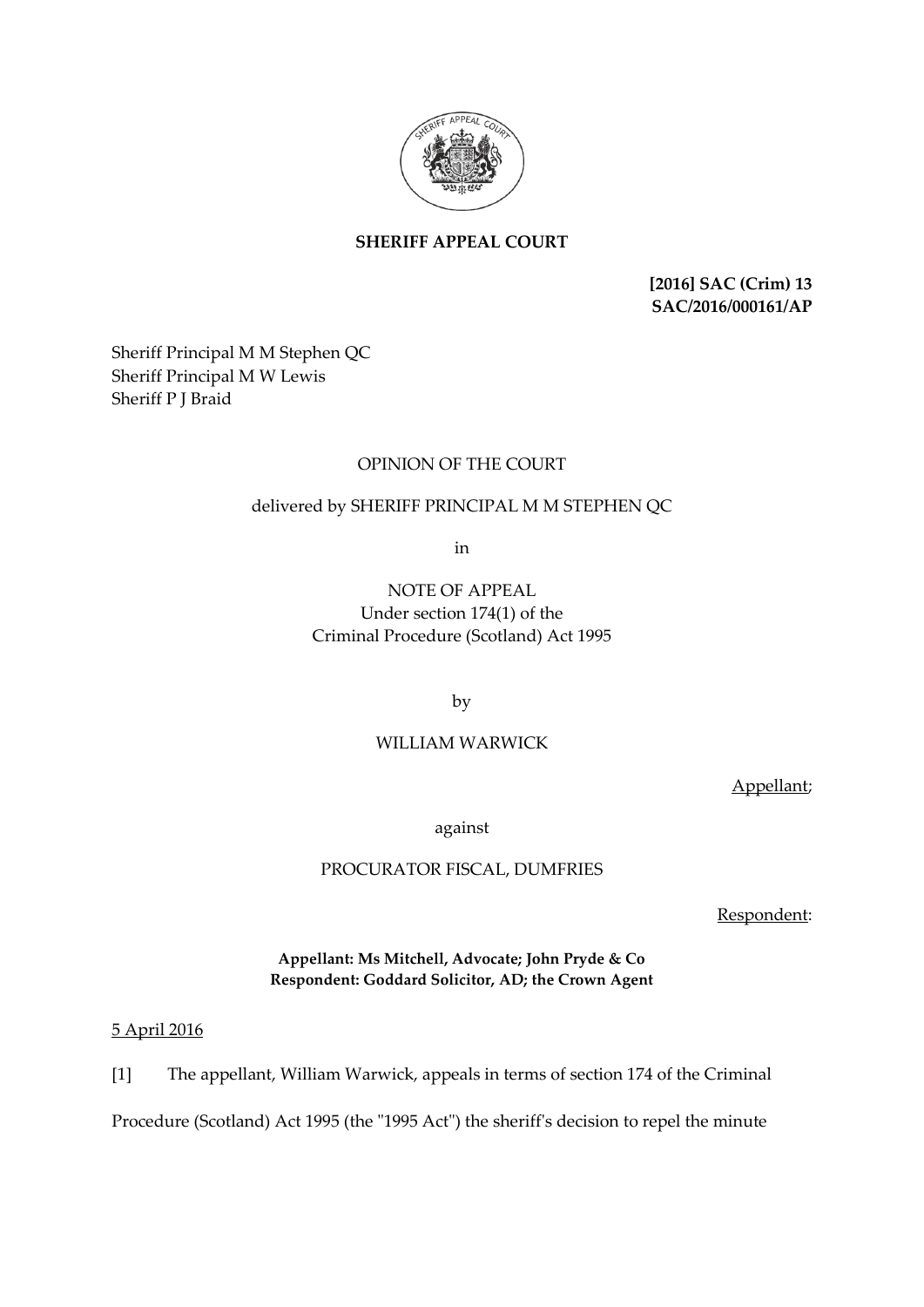lodged on his behalf objecting to the lawfulness of the actings of the police officers who will

speak to the charges on this complaint, who took hold of him at the locus in charge 1.

[2] The charges on the complaint are as follows:-

*"(001) on 28th November 2014 at Babbington Drive, Dumfries you WILLIAM ROBERT WARWICK did resist, obstruct or hinder Lyndsay Nicolson, Ryan Kirk, Victoria Urwin and Kerry Bowie, all Constables of the Police Service of Scotland, then in the execution of their duty and did struggle and fight with them and attempt to bite them;*

*CONTRARY to the Police and Fire Reform (Scotland) Act 2012 Section 90(2)(a) you WILLIAM ROBERT WARWICK did commit this offence while on bail, having been granted bail on 17 November 2014 at Dumfries Sheriff Court*

*(002) on 28th November 2014 at the Custody yard, Loreburn Street Police Station, Dumfries you WILLIAM ROBERT WARWICK did behave in a threatening or abusive manner which was likely to cause a reasonable person to suffer fear or alarm in that you did shout and swear, repeatedly kick the caged van door and challenge Police officers to fight;*

*CONTRARY to Section 89(1) of the Criminal Justice and Licensing (Scotland) Act 2010 you WILLIAM ROBERT WARWICK did commit this offence while on bail, having been granted bail on 17 November 2014 at Dumfries Sheriff Court*

*(003) on 28th November 2014 at custody area, Loreburn Street Police Station, Dumfries you WILLIAM ROBERT WARWICK did have in your possession a controlled drug, namely Cannabis a Class B drug specified in Part II of Schedule 2 to the Misuse of Drugs Act 1971 in contravention of Section 5(1) of said Act; CONTRARY to the Misuse of Drugs Act 1971, Section 5(2) you WILLIAM ROBERT WARWICK did commit this offence while on bail, having been granted bail on 17 November 2014 at Dumfries Sheriff Court"*

[3] The essence of the objection before the sheriff, and before us, is that the police officers

in taking hold of the appellant acted unlawfully, he having committed no offence. They had

no reason or justification to arrest or detain him at the locus in charge one, Babbington

Drive, Dumfries on 28 November 2014. Accordingly, he having been assaulted by the police

officers who were not acting in the course of their duty was entitled to resist. If the police

officers are not acting in the course of their duties as constables the appellant could not be

held to have contravened section 90 of the Police and Fire Reform (Scotland) Act 2012 by

resisting them (charge 1). The argument before the sheriff focussed on the question whether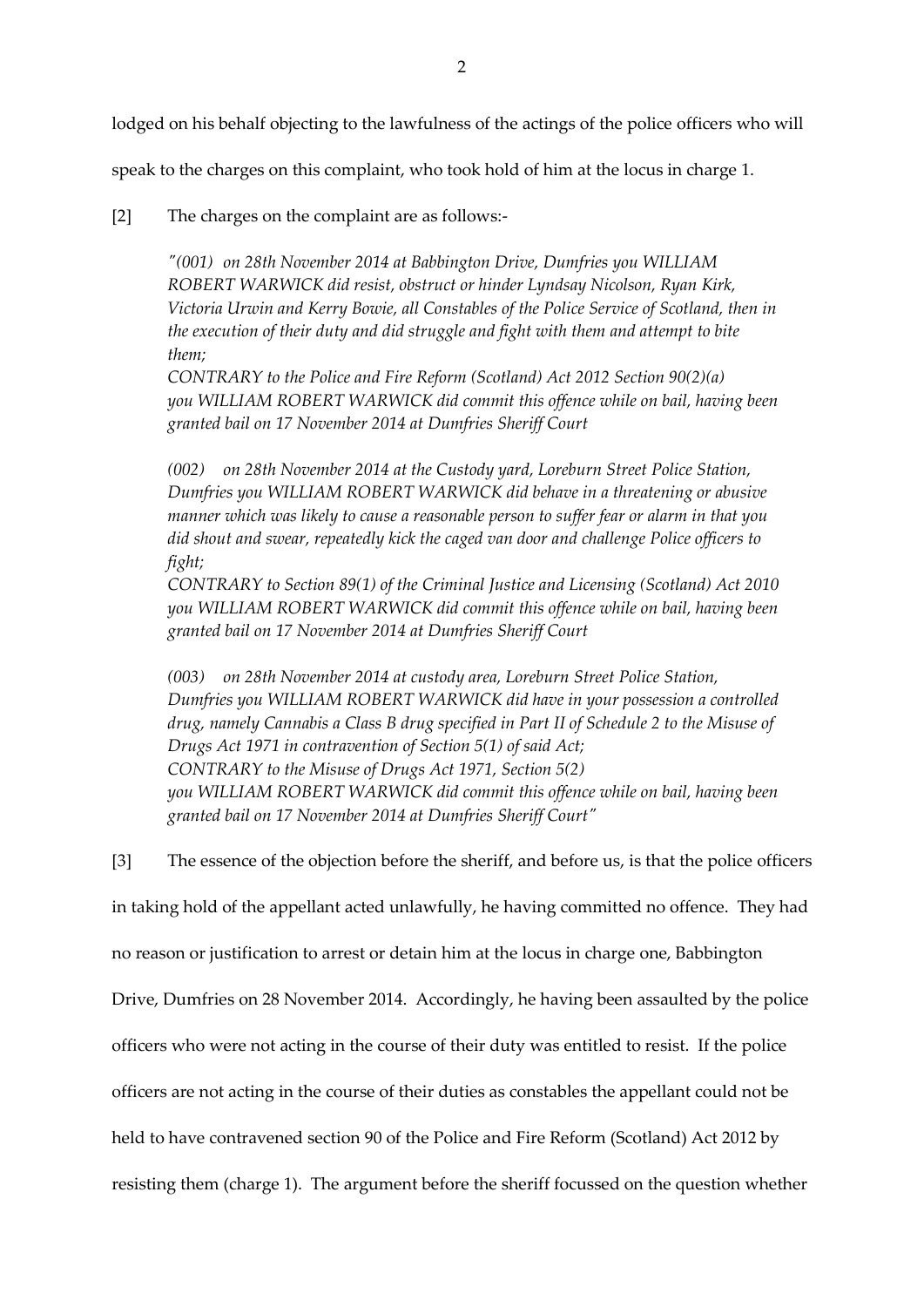the police officers were acting lawfully in the course of their duties. This seems to have led to an acceptance by those appearing before the sheriff that if the appellant was unlawfully detained or arrested at the locus above then not only would charge 1 fall, but charges 2 and 3 could not be supported by the evidence of the constables who speak to these charges as their evidence of what flowed from his detention would be inadmissible. That may be a correct approach in relation to charge 3, but otherwise that approach appears to overlook that even had the police officers been acting outwith the scope of their duties, it would still be open to the court to have convicted of the common law charge of assault in relation to charge 1; and possibly also of charge 2, depending upon the reasonableness or otherwise of the appellant's conduct.

[4] The sheriff has provided a full account of the evidence led and submissions made

relative to the minute. In particular, at paragraph [29] the sheriff indicates:

*"It was clear that, when they (the police officers) attended at Babbington Drive, PCs Bowie and Nicolson were responding to a call from the householder of a flat there relative to the conduct of the appellant. The call was made shortly before 2300 hours on a November night. The call requested assistance because the presence of the appellant on the property was unwanted. It was plain that both the police officers who responded to the call, and those who attended as 'back up', attended at the locus in the execution of their duty as police officers (cf. Monk v Strathern 1921 JC 5)"*

and at paragraph [30]:

*"The evidence disclosed that the police operated on the basis of the following information and circumstances. They were responding to a request for assistance in removing the appellant from the locus. The call came from a female householder. Two females were within the ground floor flat at the property. It was late on a November night. The appellant was intoxicated. His presence on the property, outside the flat, was unwanted. The police had been called because the householder did not want this uninvited situation to escalate. The appellant was given a number of opportunities to leave the property voluntarily. Even before officers laid hands on him the appellant was verbally aggressive towards the police. He refused to leave."*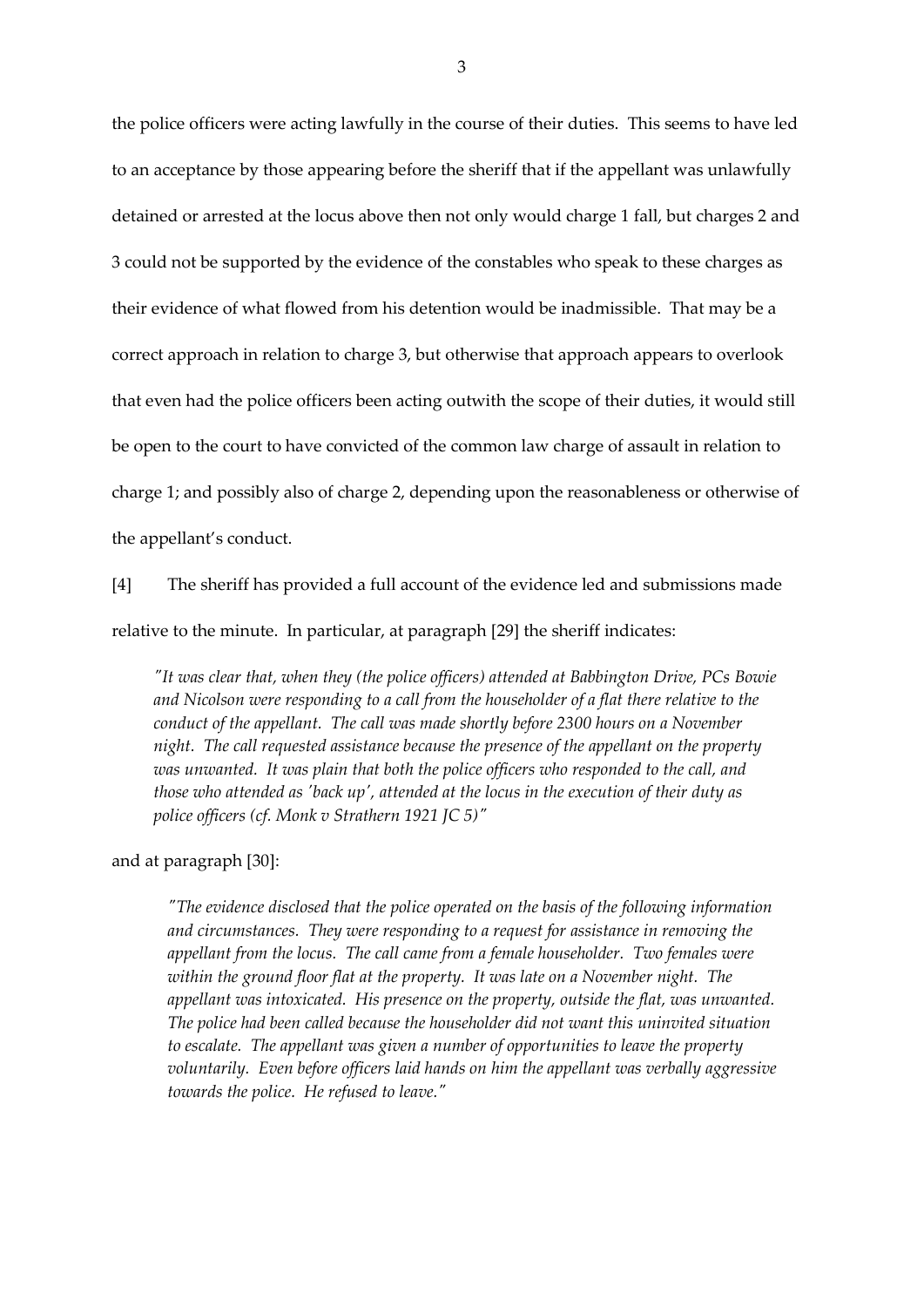#### and at paragraph [31]:

*"The evidence also described quite clearly that, in laying hands on his arms, the police were not seeking to either detain or arrest the accused. It was clear from the evidence that the decision to do so was an expedient one designed to assist an intoxicated, and unwanted, presence from the property."*

### **Procedural History**

[5] At the first diet or calling the appellant pleaded not guilty to the charges and was released on bail for trial on 11 May 2015. That trial and the subsequent trial fixed for 10 September 2015 did not proceed due to lack of court time. A further trial diet was fixed for 12 November 2015. The defence minute is dated 21 September 2015. The court minute of 12 November 2015 records that the appellant pled not guilty to the charges and evidence was led in respect of the minute for the defence. The minute was refused. The sheriff granted leave to appeal and thereafter the accused pled guilty and the diet was adjourned for the purpose of obtaining a criminal justice social work report. On 23 November 2015 the case called by minute of acceleration and the appellant was permitted to withdraw his plea of guilty tendered some ten days earlier. Thereafter, various diets have been adjourned pending the outcome of the appeal.

### **Competency of the appeal**

[6] The note of appeal is lodged in Form 19.1A under section 174(1) of the 1995 Act and Rule 9.1 of the Act of Adjournal (Criminal Procedure Rules) 1996.

[7] Section 174(1) of the 1995 Act is in the following terms:-

"*174-(1) Without prejudice to any right of appeal under section 175(1) to (6) or 191 of this Act, a party may, with the leave of the court…and in accordance with such procedure as may be prescribed by Act of Adjournal, appeal to the Sheriff Appeal Court against a decision of the court of first instance (other than a decision not to grant leave under this subsection) which relates to such objection or denial as is mentioned in section 144(4) of this Act;"*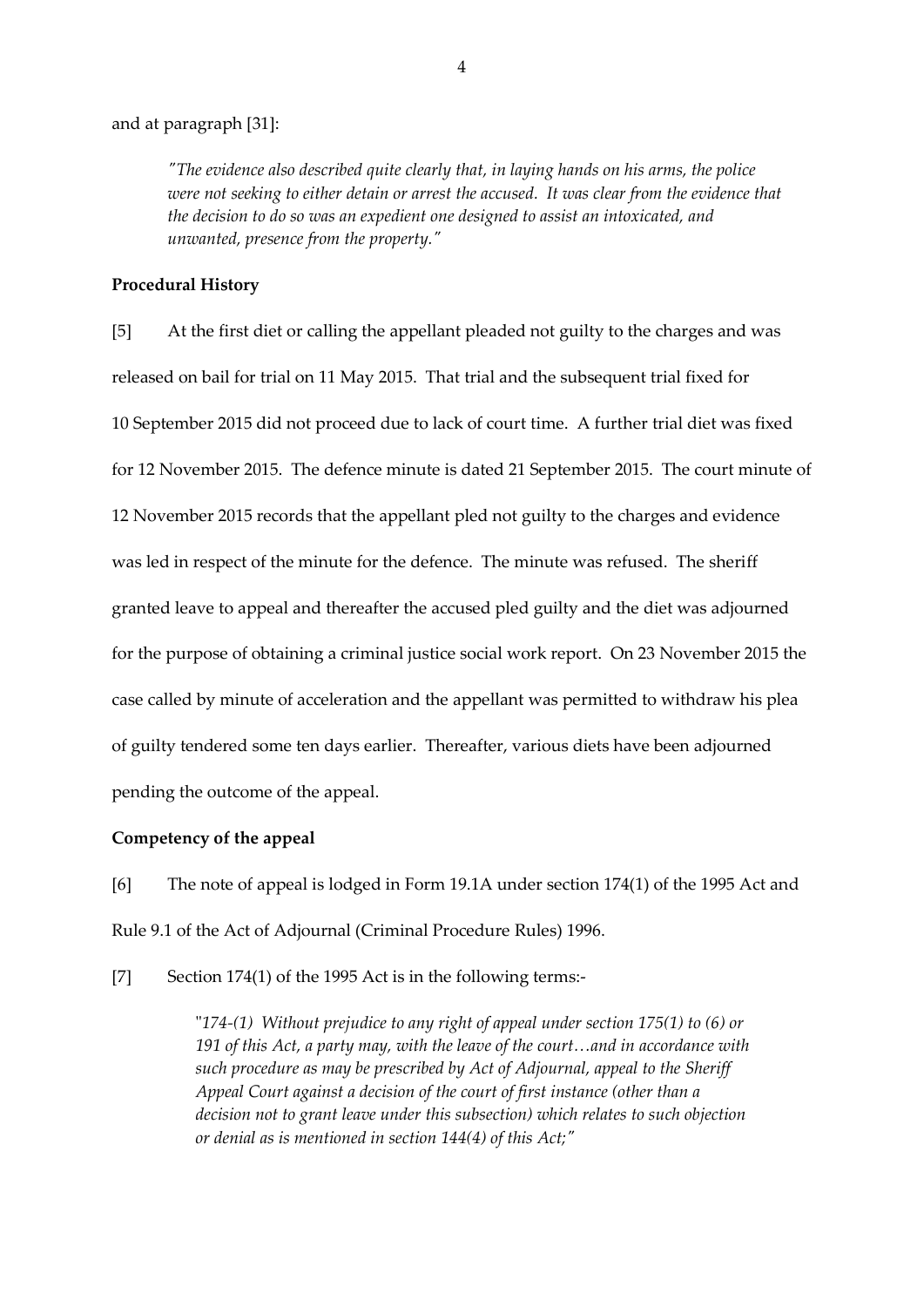Section 144(4) is in the following terms:-

*"144-(4) Any objection to the competency or relevancy of a summary complaint or the proceedings thereon, or any denial that the accused is the person charged by the police with the offence shall be stated before the accused pleads to the charge or any plea is tendered on his behalf.*

[8] Counsel for the appellant without conceding that the appeal was incompetent, accepted that the objection raised in the minute was not an objection to the competency or relevancy of the complaint nor was it a denial in terms of section 144(4). Whatever view the court came to on competency this court was asked to follow the approach taken in *Connor MacAteer v PF Perth HCJAC 18 December 2015* and determine the merits of the objection which would allow the sheriff to proceed to conviction or acquittal without further appeal on this point.

[9] The advocate depute referred to the statutory provisions noting that section 144(4) of the 1995 Act restricted the ambit of appeal in terms of section 174 to preliminary pleas stated before any plea is tendered. The objection stated on behalf of the appellant was not a preliminary plea and was an objection which in summary procedure was a matter for the sheriff to determine usually in the course of trial. He agreed with counsel for the appellant that irrespective of the view taken on competency, it would be expedient for the court also to determine the merits of the objection, and we proceed on that basis.

[10] The minute, which is the subject of this appeal proceeds as an objection to the statutory charge contravening section 90 of the Police and Fire Reform (Sc) Act 2012 and the admissibility of evidence in support of that charge. The minute purports to raise a preliminary issue objecting to the admissibility of evidence following his arrest and events following said arrest, said arrest being unlawful. That issue is not a preliminary plea objecting to the competency or relevancy of the summary complaint or the proceedings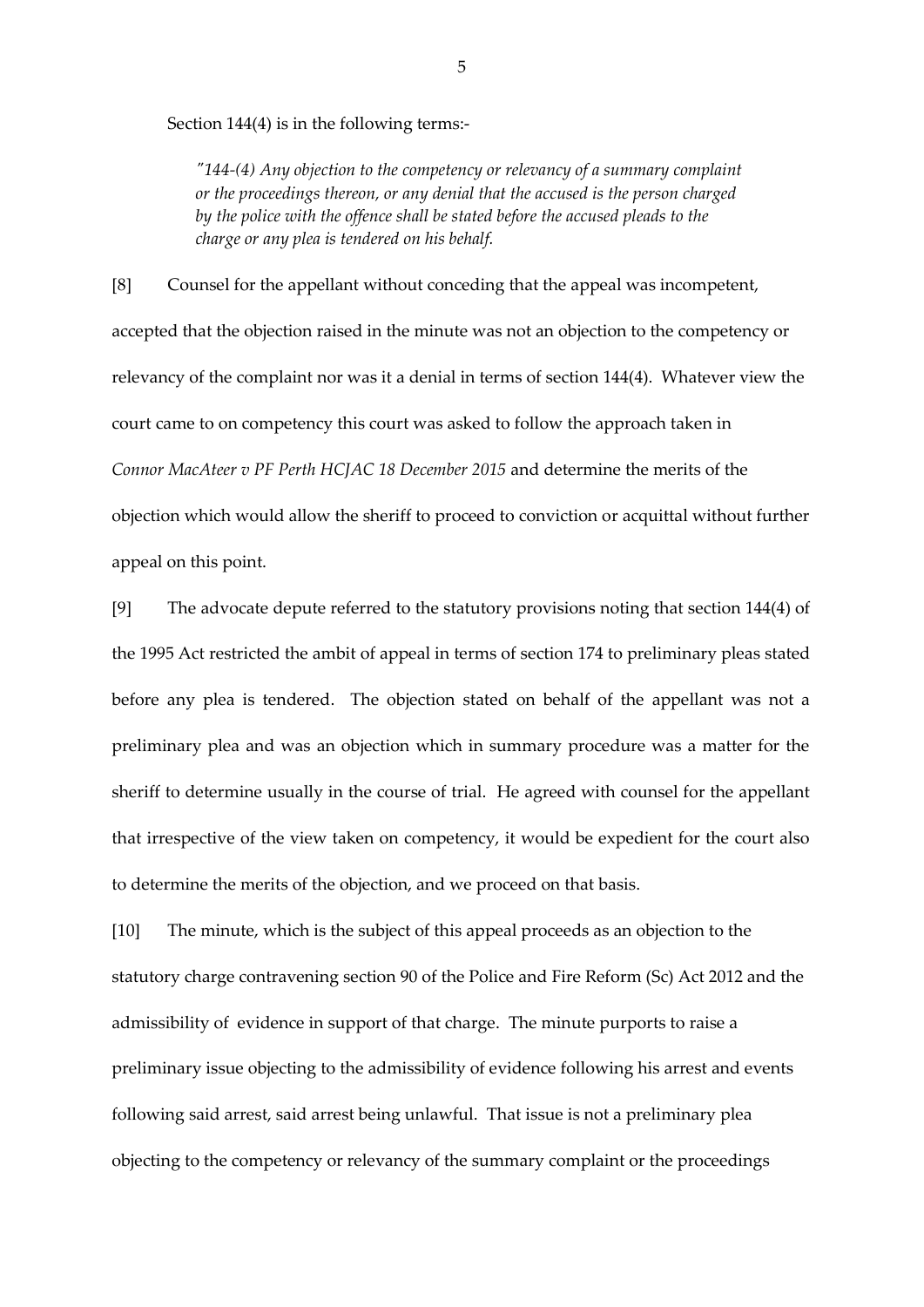thereon. Any objection to the admissibility of evidence is an objection to be taken at trial which, in summary proceedings, the sheriff may consider either under reservation or following a trial within a trial. Accordingly the defence minute, not raising a preliminary plea and, in any event, not stated before the appellant pleaded to the charge cannot be the subject of an appeal under section 174(1) of the 1995 Act. The Sheriff's determination on the minute may competently be appealed at the conclusion of these summary proceedings in terms of section 175 of the 1995 Act. The appeal therefore falls to be refused as incompetent. [11] The procedure adopted following the lodging of the minute is, in our view, irregular. An objection to the admissibility of evidence is an objection which the appellant may properly take and in summary proceedings ought to be dealt with at trial (or at trial within a trial). It is unnecessary to hear evidence on the minute distinct from the evidence to be led at trial. In summary proceedings, especially proceedings where two trial diets have been lost due to lack of court time care must be taken to avoid superfluous procedure which merely serves to duplicate and protract these proceedings which should be summary in nature. In any event, in our opinion, this is not an objection to the evidence but rather that the evidence cannot support charge one as libelled. Such an objection could properly form the basis of a submission in terms of section 160 of the 1995 Act that the appellant has no case to answer on the offence libelled in charge one, subject always to the point made above that it would always be open to the court to convict of the alternative charge of assault at common law.

#### **The substantive Grounds of Appeal**

[12] Counsel for the appellant submitted that the officers in laying hands on the appellant were not acting in the execution of their duty. They were not entitled to take hold of the appellant. They may only lawfully lay hands on an individual when detaining or arresting.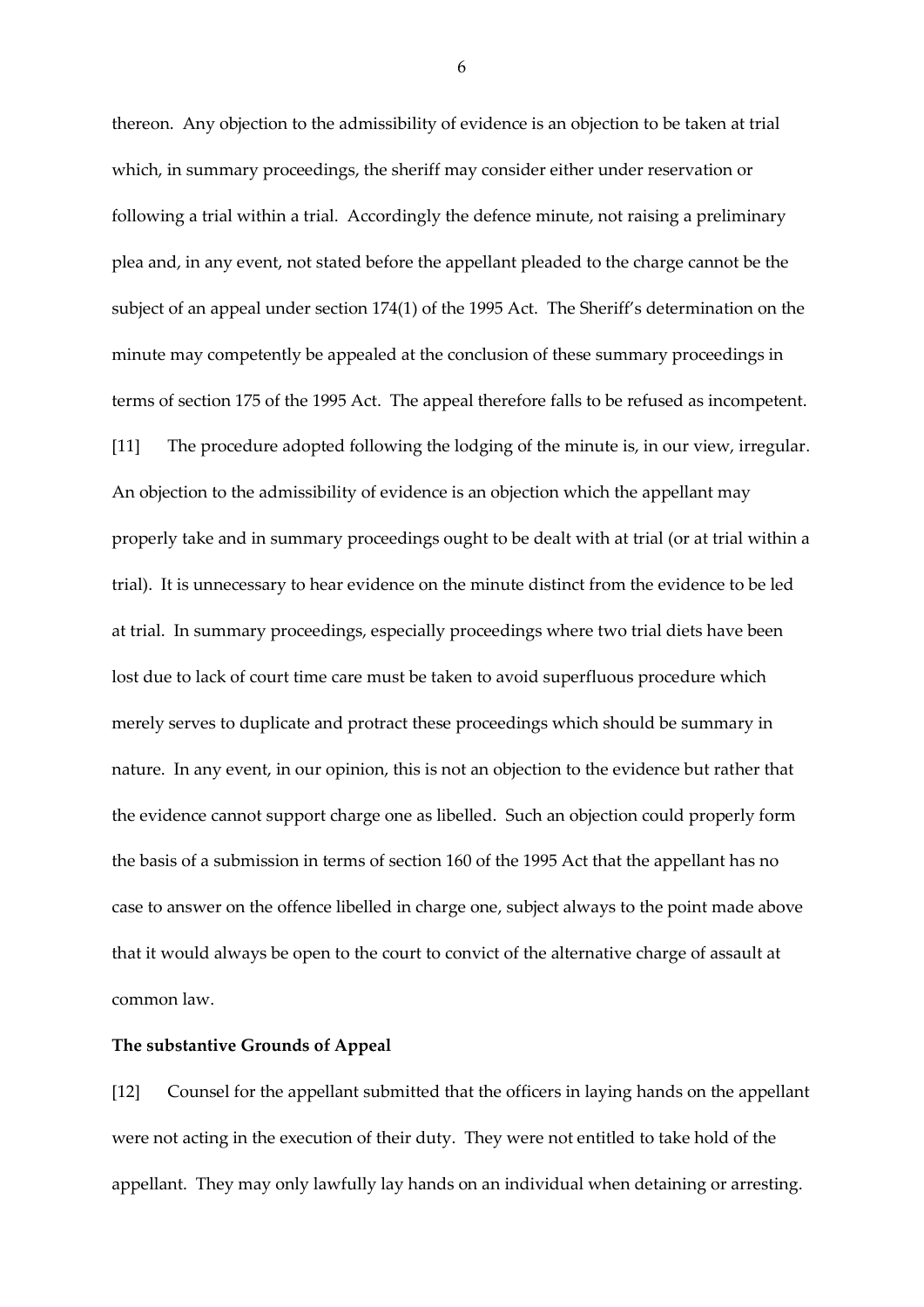Their laying on of hands could be considered to be a criminal act such as assault or abduction. They had no lawful authority to remove the appellant from the property unless he was committing an offence. In support of these submissions counsel referred to *Twycross* v *Farrell* 1973 SLT (Notes) 85; *Stocks* v *Hamilton* 1991 SCCR 190; *Cardle* v *Murray* 1993 SCCR 170 and *Craig* v *Normand* 1996 SCCR 823. In *Cardle* when the police constable approached the break-dancer in the shopping centre and took hold of him by the arm and told him to calm down he had no intention of arresting or detaining him. The court decided that the police officer acted illegally. Accordingly, if police officers are not acting to detain or arrest, to lay hands on an individual is not lawful and therefore not in the execution of duty. The sheriff was not entitled to repel the minute.

[13] The advocate depute emphasised that the minute must be considered in the context of the facts and circumstances as disclosed. The officers were clearly acting in the course of their duty in prevention of a crime or avoiding the escalation of a situation which may lead to a crime being committed. By way of analogy, the advocate depute referred to the responsibilities of police officers in directing and ushering football fans to avoid the potential for disorder. In so doing police officers are clearly acting in the course of their duty. The depute argued that the authorities of *Twycross*, *Stocks* and *Cardle* could readily be distinguished. The circumstances of this case did not involve restraint or detention or arrest. In the case of *Craig,* which is of more assistance to the court, the police officers were called to a public service vehicle where an intoxicated female could not be roused and there were concerns for her safety. Police officers took hold of her in order to assess the situation. The appellant reacted violently. It was held that the officers were acting in the execution of their duty.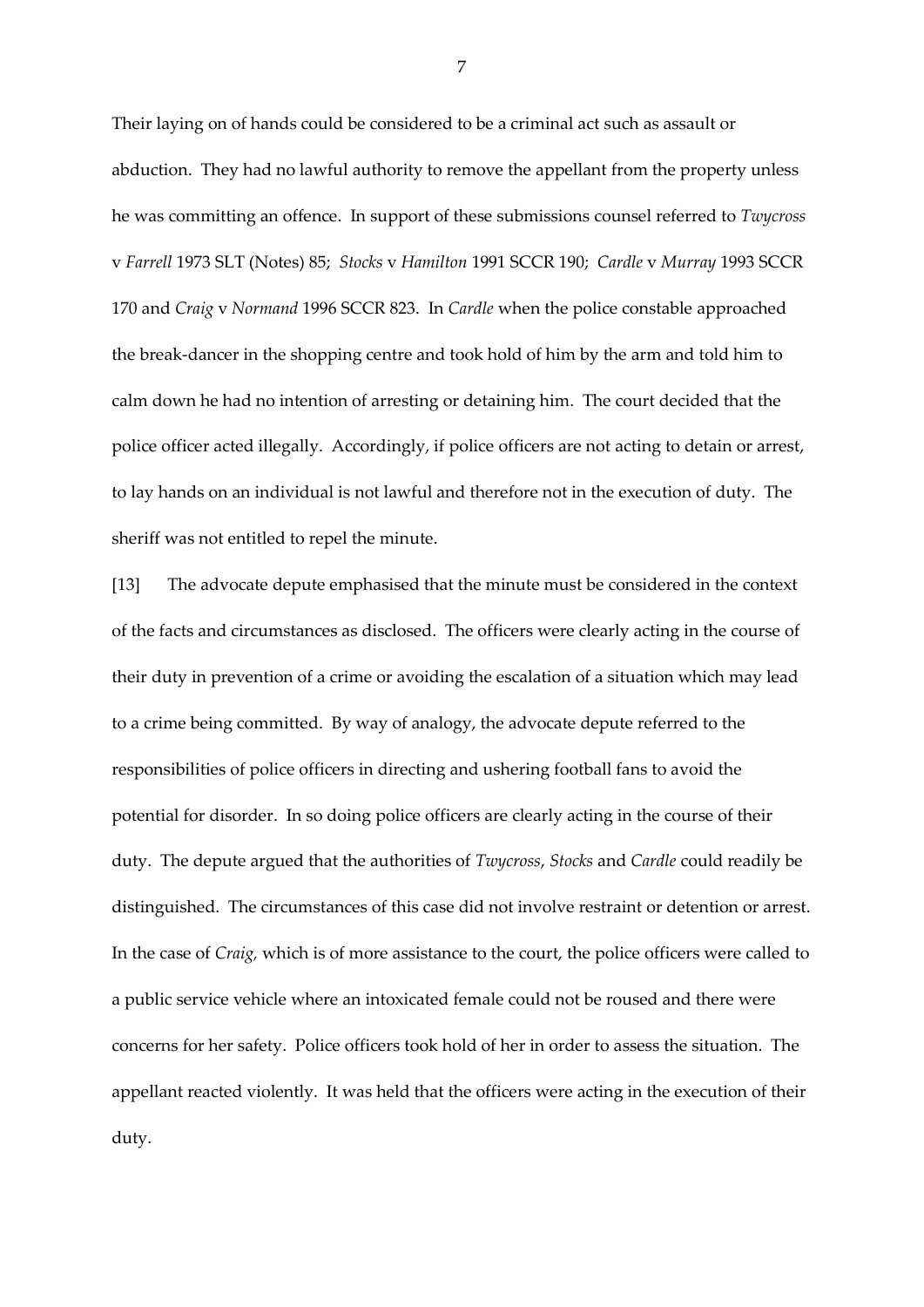[14] The question of whether police officers are acting in the execution of their duties must turn on the precise facts and circumstances of the particular case. In the present case, the sheriff concluded from the evidence that the officers who attended at the locus in charge 1 were acting in the execution of their duty throughout. The sheriff accepted the Crown's submission that Constables Nicolson and Kirk were neither detaining nor arresting the appellant when they laid hands on him. Instead they were defusing a situation which had arisen and which gave rise to the female occupants of a flat in Babbington Drive calling for police assistance. The incident occurred around 11pm on a November evening. The appellant was heavily intoxicated and was slurring his speech. He was standing close to the living room window looking into the flat. Clearly the occupants of the premises did not wish to have his presence and wanted him to leave. They asked him to leave and when he would not leave they had called the police. The appellant refused to move and the police witnesses tried to persuade him to move on. This situation went on for some time. [15] In our opinion this minute is misconceived. The issue of whether a complaint had been made is something of an irrelevance. Looked at objectively a complaint had been made by the householder who called the police to request assistance to facilitate the removal of the appellant from immediately outside her living room after 11 o'clock on a November evening. It is necessary to look at the facts and circumstances in their entirety. It is unnecessary that there be any complaint by a member of the public in order for there to be a breach of the peace or a contravention of its statutory equivalent, section 38(1) of the Criminal Justice and Licensing (Scotland) Act 2010. The appellant's behaviour at the locus firstly, with regard to the occupiers of the dwelling house at Babbington Drive and secondly with regard to his threats to the police are capable of causing a reasonable person to suffer fear and alarm that being the objective test in terms of the statutory charge (*Paterson* v *Harvie*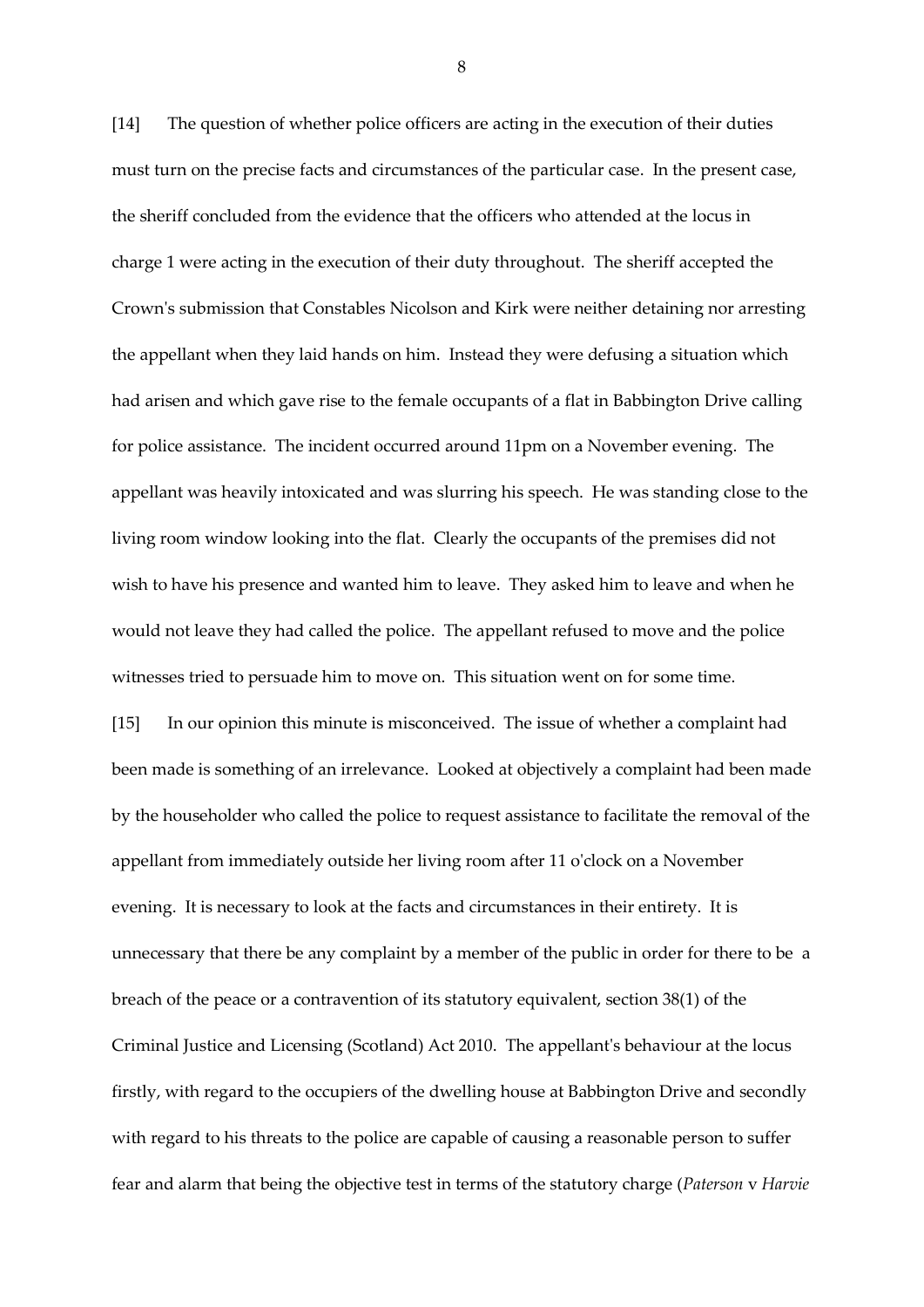*[2014] HCJAC 87*). It is unnecessary that either the occupiers, or indeed, the police officers speak to fear or alarm. The facts and circumstances as narrated in the sheriff's report are capable of constituting a breach of the peace or its statutory equivalent.

[16] Nevertheless, the sheriff did not require to answer the question whether the conduct of the appellant constituted a criminal offence. The sheriff instead decided the matter on the basis that the police were clearly acting in the course of their duties as police officers when after some prolonged negotiation with the appellant they sought to resolve the incident which had led to the householder calling for police assistance. The reasonable inference which can be drawn from the evidence as narrated in the sheriff's report is that the police were seeking to defuse the situation and avoid having to detain or arrest the appellant. The officers could, without any criticism, have detained the appellant for the reasons we have already given. Instead, they tried to resolve the difficulty and only called for backup when the appellant threatened to "go fighting", a promise which he subsequently fulfilled. [17] The appellant referred to *Stocks* v *Hamilton* 1991 SCCR 190. That case involved the illegal detention of an individual who was lawfully in the police station for investigation of an armed robbery. When his lawful detention came to an end he was prevented from leaving the detention room and a struggle ensued. On appeal the Crown did not support the conviction and the court held that the police constable could not be said to have been acting in the exercise of his duty. As a result the statutory charge under the then Police (Scotland) Act 1967 section 41 was unavailable. In our opinion the sheriff was correct to distinguish the circumstances in this case from *Stocks*. In *Stocks* the illegality of the ongoing detention was clear. These circumstances do not exist here. Accordingly, we did not find *Stocks* v *Hamilton* to be of assistance. Likewise, the authorities of *Twycross* and *Cardle* fall to be distinguished on their facts. In these cases there was clearly restraint or detention by